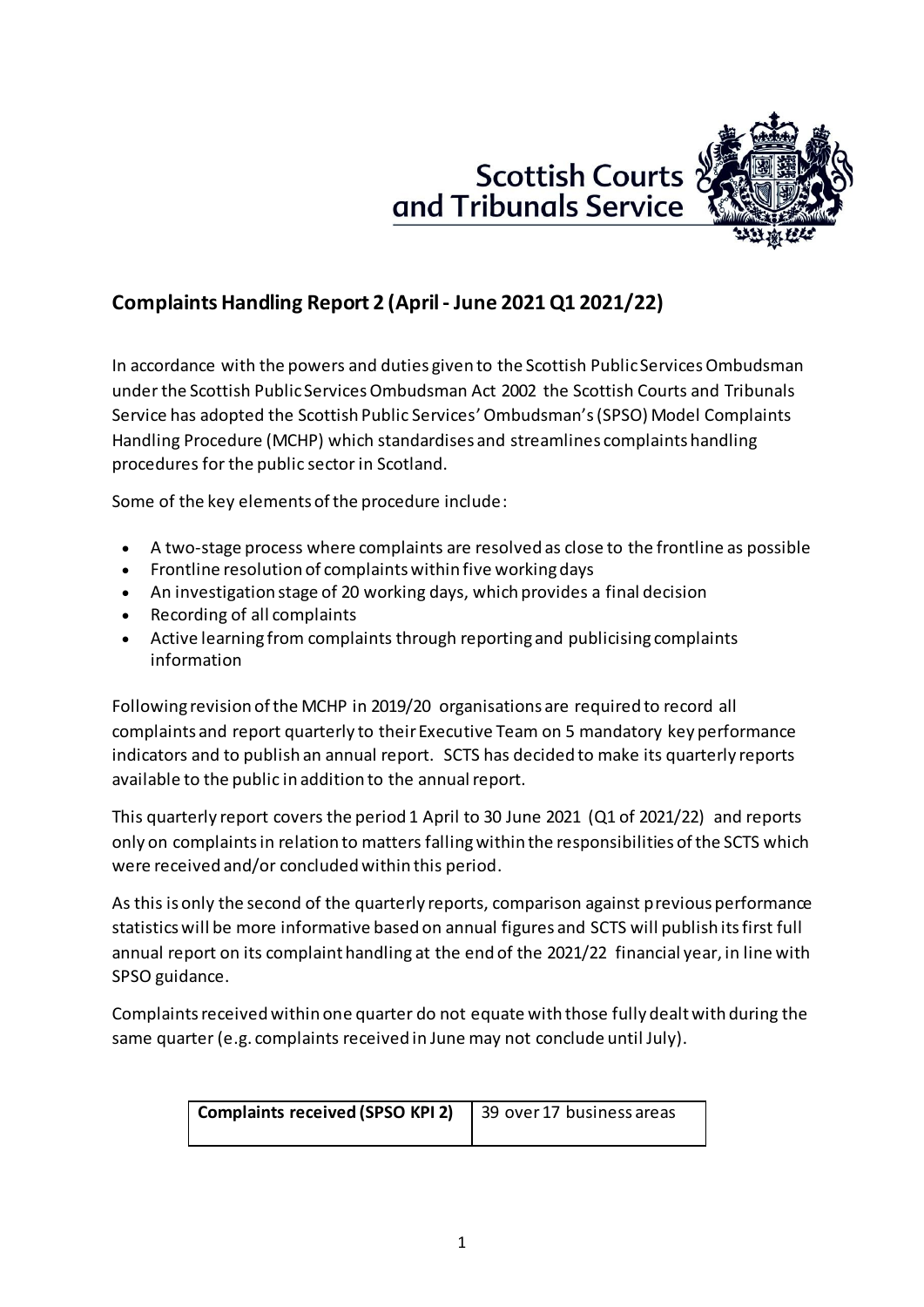#### **Outcome of complaints at each stage** (**SPSO KPI 5**)

|                         | <b>Not</b><br>upheld | % of<br>complaints<br>dealt with<br>at that<br>stage | Upheld | % of<br>complaints<br>dealt with<br>at that<br>stage | <b>Partially</b><br>upheld | % of<br>complaints<br>dealt with<br>at that<br>stage | <b>Resolved</b> | % of<br>complaints<br>dealt with<br>at that<br>stage |
|-------------------------|----------------------|------------------------------------------------------|--------|------------------------------------------------------|----------------------------|------------------------------------------------------|-----------------|------------------------------------------------------|
| Frontline<br>response   | 8                    | 32%                                                  | 5      | 20%                                                  | 4                          | 16%                                                  | 8               | 32%                                                  |
| Investigation<br>stage  | 3                    | 27%                                                  | 1      | 9%                                                   | 6                          | 55%                                                  | 1               | 9%                                                   |
| Escalated<br>Complaints | 3                    | 75%                                                  | 0      | $\mathbf 0$                                          | 1                          | 25%                                                  | 0               | 0                                                    |

A new outcome of "resolved" was introduced as part of the revised MCHP and continues to bed in.

#### **Learning from complaints (SPSO KPI 1)**

Of the 17 complaints upheld/partially upheld during this period, human error was identified as the cause in all cases - ranging from delays, administrative errors and communication delays/errors- with reminders issued to staff to avoid re-occurrence.

## **Number and percentage closed in full within set timescales of 5 or 20 working days (SPSO KPI 3)**

The MCHP sets out the time periods for responses to complaints:

Frontline response: 5 working days Investigation stage: 20 working days

Where complainants are dissatisfied with frontline responses they can request that the complaint is escalated to the investigation stage. Complaints escalated are recorded only once in numbers received but responses issued at each stage are recorded individually.

|                            | <b>Number on time</b> | <b>Number late</b> | % on time |
|----------------------------|-----------------------|--------------------|-----------|
| <b>Frontline response</b>  | 22                    |                    | 88%       |
| <b>Investigation stage</b> | q                     |                    | 82%       |
| <b>Escalated to</b>        |                       |                    | 75%       |
| investigation stage        |                       |                    |           |